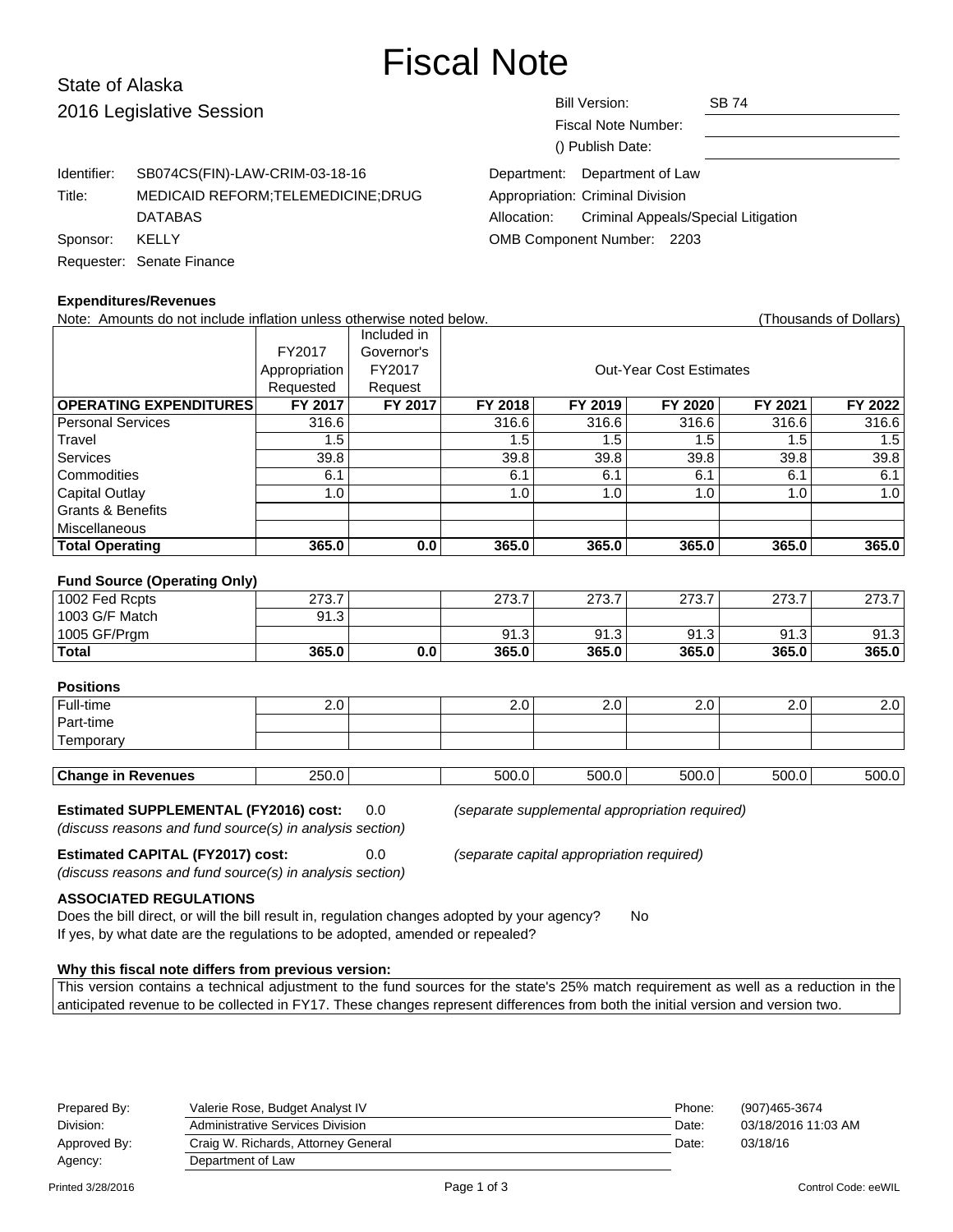#### **FISCAL NOTE ANALYSIS**

#### **STATE OF ALASKA 2016 LEGISLATIVE SESSION**

#### BILL NO. SB74

#### **Analysis**

In addition to other provisions amending AS 47.05, the committee substitute for SB 74 (STA) would add a provision to Title 9, code of civil procedure, to establish an "Alaska Medical Assistance False Claim and Reporting Act." Under AS 09.58.010, sec. 4 of the bill, a medical assistance provider or medical assistance recipient may not knowingly submit, authorize, or cause to be submitted, a false or fraudulent claim under the medical assistance program. A beneficiary of a false or fraudulent claim, whether intentional or inadvertent, would be required to disclose the false of fraudulent claim to the state not later than 60 days after discovering the false claim.

Under proposed AS 09.58.010, a medical assistance provider or recipient who engages in the prohibited acts would be liable to the state in a civil action for a penalty of not less than \$5,500 and not more than \$11,000, three times the amount of damages sustained by the state and costs and attorney fees. Damages could be reduced if the person liable furnishes the attorney general or the Department of Health and Social Services all information known to the person about the violation not later than 30 days after the information was obtained and the person cooperates with the attorney general, and no action is pending with respect to the violation.

Under proposed AS 09.58.015 and 09.58.020, an action for damages due to a false or fraudulent claim for medical assistance may be brought by the attorney general, or by a private plaintiff. If a private person files a complaint, the complaint is under seal for at least 60 days to allow the attorney general time to investigate the action and decide whether to recommend dismissal due to lack of substantial evidence that a violation occurred, intervene and pursue the case on behalf of the state, or allow the private person to proceed with the action on behalf of the state. The attorney general may request an extension of time to conduct the investigation.

If the attorney general elects not to proceed with the action, and does not move to dismiss it, the person who brought the action has the right to proceed and conduct the action. The attorney general may request to be served with all documents related to an action pursued by a private plaintiff. To protect pending state investigations, under proposed AS 9.58.030(d), the attorney general may request a court to stay discovery for not more than 90 days.

For an action brought by a private plaintiff, if the claim is successful, a private plaintiff would be entitled to a percentage of damages. If the attorney general pursues the action, damages to the private plaintiff would be at least 15 percent but not more than 25 percent of the proceeds. If the attorney general does not proceed with the action, the available damages amount shall be at least 25 percent but not more than 30 percent of the proceeds.

Certain actions would be barred: actions based on evidence known to the state, actions based on allegation or transactions subject to an action in which the state is a party, actions based on public disclosure, and actions against the state or current or former state employees. The bill would also establish as part of AS 47.05, a provision authorizing seizure and forfeiture of property of a medical assistance provider if the attorney general finds probable cause that the provider has or is committing medical assistance fraud; seizure is subject to court review.

Both the proposed Medical Assistance False Claim and Reporting Act and provision on seizure and forfeiture of real property require involvement of the Department of Law. The Department of Law would require attorneys, investigators, and support staff in order to review the complaints and make recommendations as to which action to take under the Medical Assistance False Claim and Reporting Act. The department anticipates that the work could be done by attorneys in the Medicaid Fraud Control Unit (MFCU) of the Office of Special Prosecutions and Appeals. The bill would allow for recovery of attorney fees incurred in prosecuting civil action for Medicaid fraud, but under federal law fifty percent of attorney fees recovered must be paid to the federal government to reimburse the federal government its proportionate share of funding the Medicaid program.

(Revised 9/9/15 OMB/LFD) Page 2 of 3